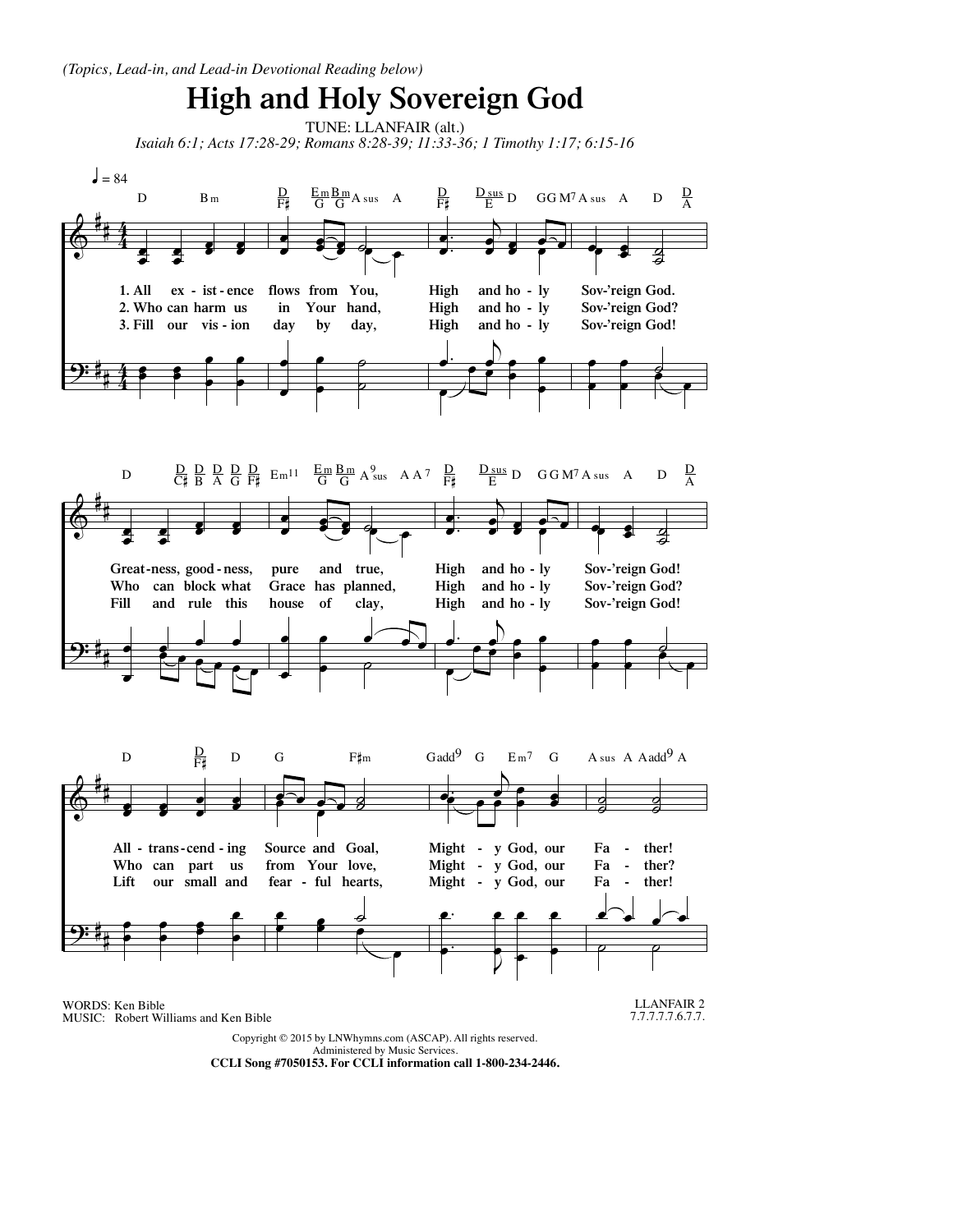

- TOPICS: Assurance & Comfort; Creator; God Our Father; God's Love; Holiness; Praise & Worship; Transcendent God
- LEAD-IN: *He...is the blessed and only Sovereign, the King of kings and Lord of lords,*<br>who alone possesses immortality and dwells in unapproachable light, whom<br>no man has seen or can see. To Him be honor and eternal domin

## LEAD-IN DEVOTIONAL READING:

## **Seeing a Greater God**

Even after many years of following You, Father, much of my life makes no sense in light of who You are. You are<br>perfect power, perfect wisdom, and perfect love. Yet the faith I live is so weak. My thoughts and actions proclaim a God who is only a vague shadow of You, a God who is limited and unreliable. So much of me is still unmolded by the truth of all You are. My daily walk is clouded by ignorance, fear, and self-centeredness. Almighty Father, I long to know You in a way that is all-transforming. I want to respond to You constantly,<br>for all You are. I hunger to think and speak and walk in the light of Your full greatness.